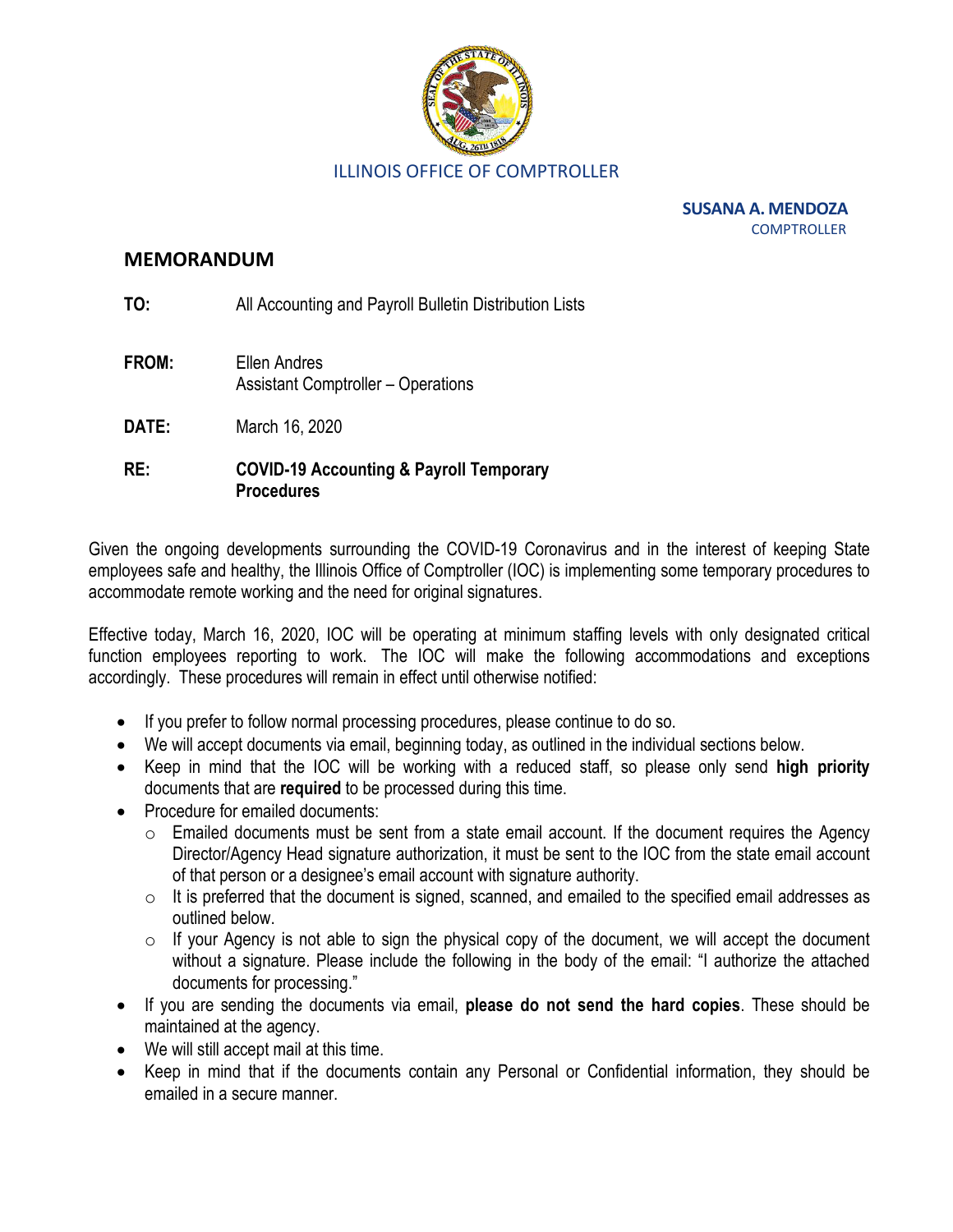# **Funds, Receipts, Collections, and Warrants/Adjustments**

Please send the following priority documents to [stateoffset@illinoiscomptroller.gov:](mailto:stateoffset@illinoiscomptroller.gov)

- C-45 Chart of Accounts
- C-68 Application to Establish or Dissolve a Fund
- C-50 Warrant Action Request (email is only accepted if a warrant is not required)
- C-55 Fund Transfer Notification
- C-63 Expenditure Adjustment Transmittal (email is only accepted if the money instrument is a draft)
- C-64 Receipt Deposit Transmittal (email is only accepted if money instrument is a draft)
- C-80A Obligation Reconciliation Notice
- C-90 Object Correction Request
- SCO-102 Receipt Transfer Request
- SCO-415 Expenditure Transfer Request

If requesting a federal draw, please contact Kelsey Madonia from the Treasurer's Office at [kmadonia@illinoistreasurer.gov.](mailto:kmadonia@illinoistreasurer.gov)

Additional Information for C-63s (EATs) and C-64s (RDTs): Please include the full six-digit agency order numbers in the body of the email when transmitting the documents. If a C-63 or C-64 has any other type of money instrument besides a draft, please continue to follow normal procedure and mail or deliver the document and deposit instrument to the IOC.

### **Vouchering**

The IOC is requesting that the following vouchers are not sent to our office until further notice:

- Travel Vouchers
- Petty Cash Vouchers

Payroll Reimbursement Vouchers from the Universities – Please contact vouchering before you submit these vouchers.

Paper vouchers for death benefits and Involuntary Withholding from the Universities can still be submitted.

Other Notes for Vouchering:

- Agencies should only send prioritized payments.
- Agencies should continue to fax their C-14 vouchers.
- PV Mods are either faxed or emailed, and this process should continue. The email address is [PreAudit@illinoiscomptroller.gov.](mailto:PreAudit@illinoiscomptroller.gov)
- Signature forms are found at [https://illinoiscomptroller.gov/agencies/resource-library/accounting-forms/.](https://illinoiscomptroller.gov/agencies/resource-library/accounting-forms/)  The form instructions provide the email address for submission.
- Balancing reports can be emailed t[o BalanceReport@illinoiscomptroller.gov.](mailto:BalanceReport@illinoiscomptroller.gov)

### **Obligations**

Instructions for emailing contracts/grants/agreements associated with obligations:

- Send a *legible* copy of the document to: [ObligationsBalancingReport@illinoiscomptroller.gov.](mailto:ObligationsBalancingReport@illinoiscomptroller.gov)
	- o Only one contract attached per email.
	- o Subject line must include "Obligations Document" with the Agency Number and Obligation Number.